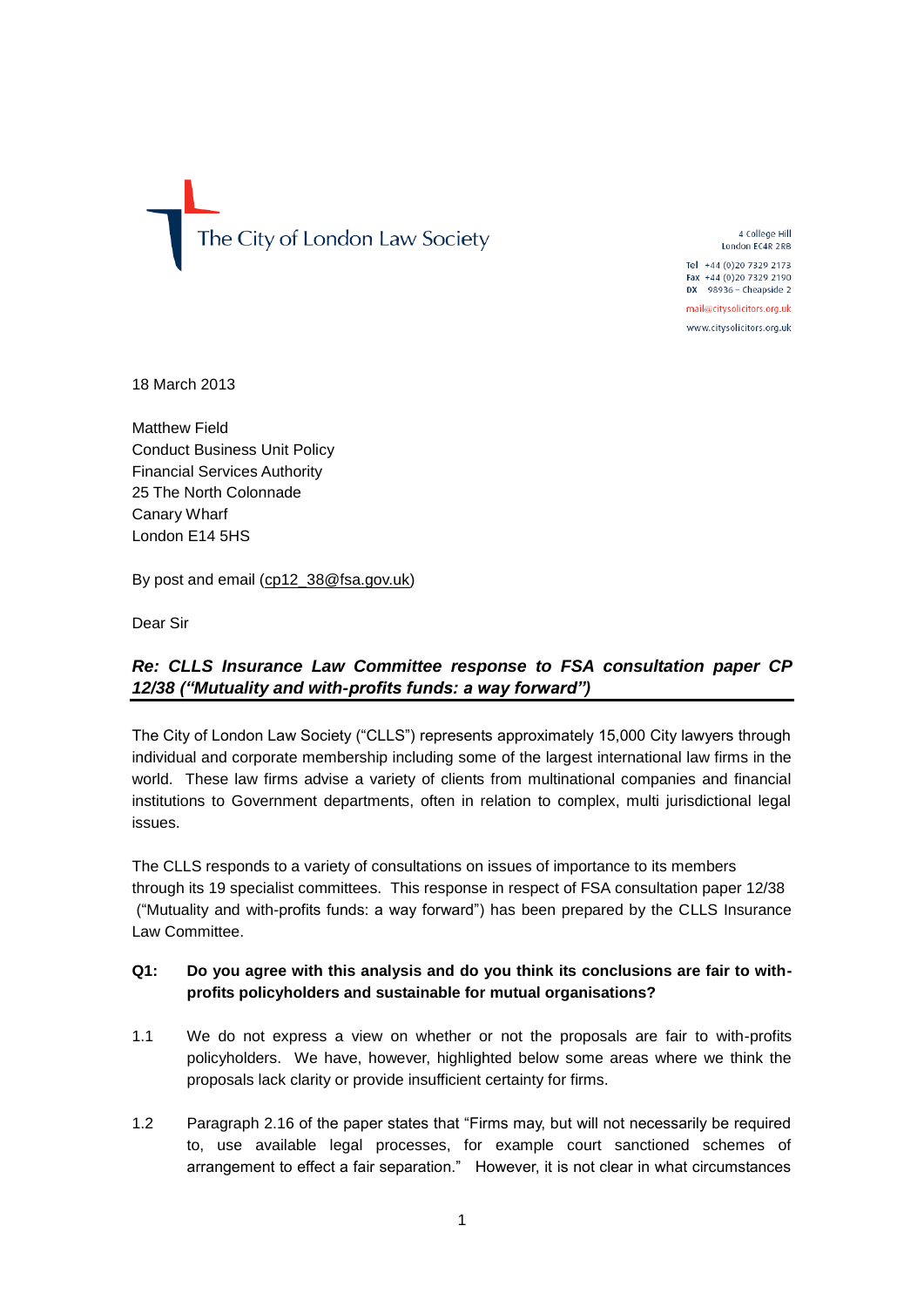a firm would be required to use such a legal process and there is no reference to this as a requirement in the draft Handbook text. It would be helpful if this point were clarified. Although there may be circumstances in which a legal process is necessitated by the firm's constitution or policyholder documents, we think it should be clear that the proposed new mechanism is available as an alternative in all other cases and not only where other processes are not available/ viable.

1.3 In describing the process for separating the different interests in the common fund, the FSA comments in paragraph 2.16 that "It would not be a reattribution." However, the draft Handbook text requires a mutual undertaking this process "to demonstrate that the exercise does not amount to a reattribution". The narrative suggests that the process would be deemed not to be a reattribution, whereas the Handbook text puts the burden on the firm to show that the exercise does not involve a reattribution. This creates a degree of uncertainty.

It would be preferable if the Handbook text stated clearly that, provided certain basic criteria were met, the process would be deemed not to be a reattribution, and set out what these criteria are. This should also apply to situations where an available legal process is used to achieve the same result.

## **Q2: Do you agree with our approach to a proposed process for recognising mutual members' funds?**

As outlined in paragraph 2.25, the proposed process would involve a firm applying for a modification to change the definition of a with-profits fund for that firm "as it relates to the relevant rules in COBS 20". The same paragraph goes on to state that "… if a firm applies for a modification and it is granted, then the mutual members' fund will be regarded for regulatory purposes as separate from the with-profits fund".

The draft Handbook text suggests that the rule modification will modify "the relevant provisions in COBS 20 which are dependent on the definition of the with-profits fund". The FSA does not stipulate to which provisions the rule modification could apply.

It is therefore unclear from the paper whether the effect of the rule modification will be to:

- amend the definition of the with-profits fund to recognise the mutual members' fund separately but only in the application of the COBS 20 rules
- amend the definition of the with-profits fund to recognise the mutual members' fund separately for "regulatory purposes" generally (i.e. in whatever context the defined term "with-profits fund" is used in the Handbook)
- amend the provisions of COBS 20 which use the defined term "with-profits fund".

This point should be clarified. In addition, if the intention is that the modification will only be relevant to COBS 20 then consideration should be given to whether this is the correct approach. For example, INSPRU 1.1.27 provides that: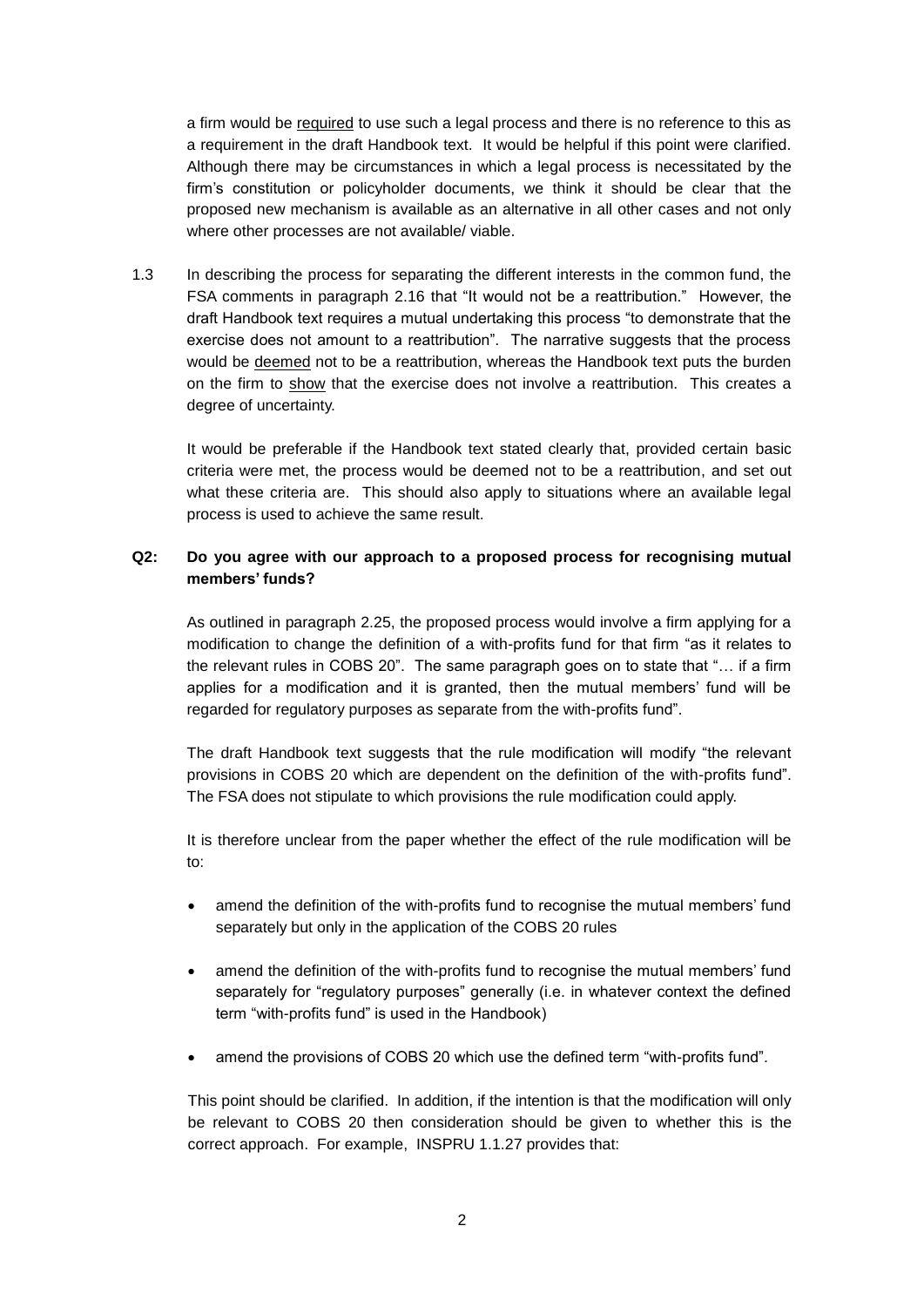"A firm carrying on long-term insurance business must ensure that it has admissible assets in each of its with-profits funds of a value sufficient to cover:

- (1) the technical provisions in respect of all the business written in that with-profits fund; and
- (2) its other long-term insurance liabilities in respect of that with-profits fund.

Where a mutual members' fund has been separated from the with-profits assets, it would seem logical for the definition of the with-profits fund to be adjusted for the purposes of INSPRU 1.1.27 so that it is clear that the mutual members' fund is not part of the with profits fund for these purposes. Similar issues arise with the application of the WPICC under INSPRU 1.3.

## **Q3: Do you agree with the support elements we are proposing for the process and the principles outlined?**

No comment.

**Q4: We are not proposing new rules in this area, but we would welcome comment from members and other policyholders in mutuals about governance and accountability and how they see their involvement in how the business is managed.**

No comment.

Yours sincerely

Alasdair Douglas Chair, CLLS

## © CITY OF LONDON LAW SOCIETY 2013

All rights reserved. This paper has been prepared as part of a consultation process. Its contents should not be taken as legal advice in relation to a particular situation or transaction.